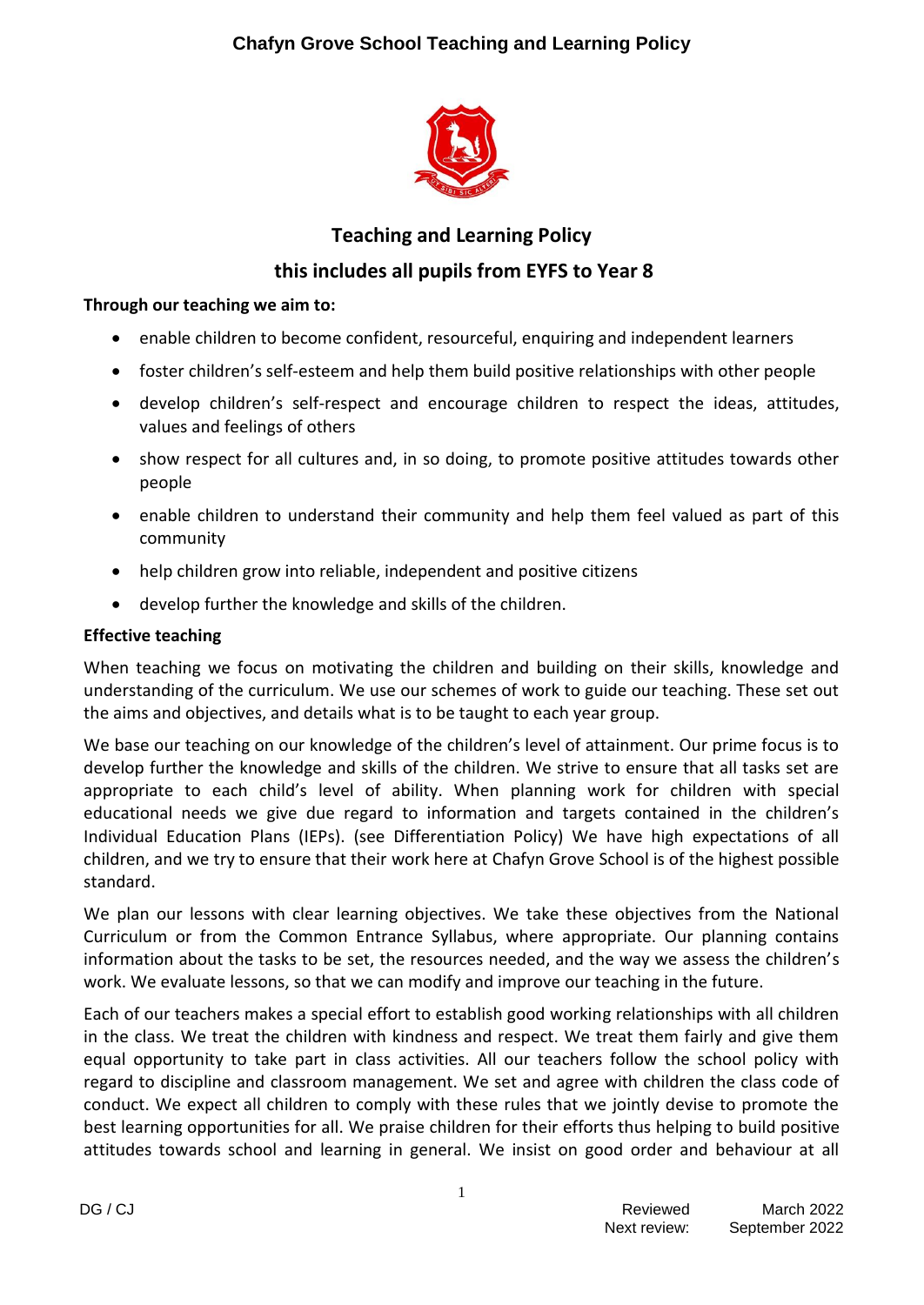times. When children misbehave we follow the guidelines for sanctions as outlined in our school Behaviour and Discipline policy.

We ensure that all tasks and activities that the children do are safe. When we plan to take children out of school, we first inform parents and obtain their permission and we carry out a risk assessment.

We deploy learning assistants and other adult helpers as effectively as possible. Sometimes they work with individual children and sometimes they work with small groups. Our adult helpers also assist with the preparation and storage of classroom equipment. All our learning assistants and regular parent helpers have been CRB checked.

Our classrooms are attractive learning environments; all academic classrooms are equipped with Interactive whiteboards or projectors. Displays are changed, appropriately, on a regular basis, to ensure that the classroom reflects the topics studied by the children and, as far as possible, using the pupils' work in our displays. Classrooms have an appropriate range of dictionaries and reference books. There are fiction and non-fiction books in most classrooms as well as displays relating to literacy and numeracy. We believe that a stimulating environment sets the climate for learning, and an exciting classroom promotes independent use of resources and high-quality work by the children.

All our teachers reflect on their strengths and weaknesses and plan their professional development needs accordingly. We do all we can to support our teachers in developing their skills, so that they can continually improve their practice. This takes place within departments, through departmental meetings and observations, within year groups and through whole school INSET.

We conduct all our teaching in an atmosphere of trust and respect for all.

## **Effective Learning**

We acknowledge that people learn in many different ways and we recognize the need to develop strategies that allow all children to learn in ways that best suit them. We take into account these different forms of intelligence when planning.

We offer opportunities for children to learn in different ways. These include:

- investigation and problem solving
- research and finding out
- group, pair, whole class and individual work
- asking and answering questions
- use of the computer in the ICT room, the Library and through interactive whiteboards, iPads or projectors.
- fieldwork and visits to places of educational interest
- creative activities
- watching educational recordings and responding to musical or recorded material
- debates, role-plays and oral presentations
- designing and making things
- participation in athletic or physical activity